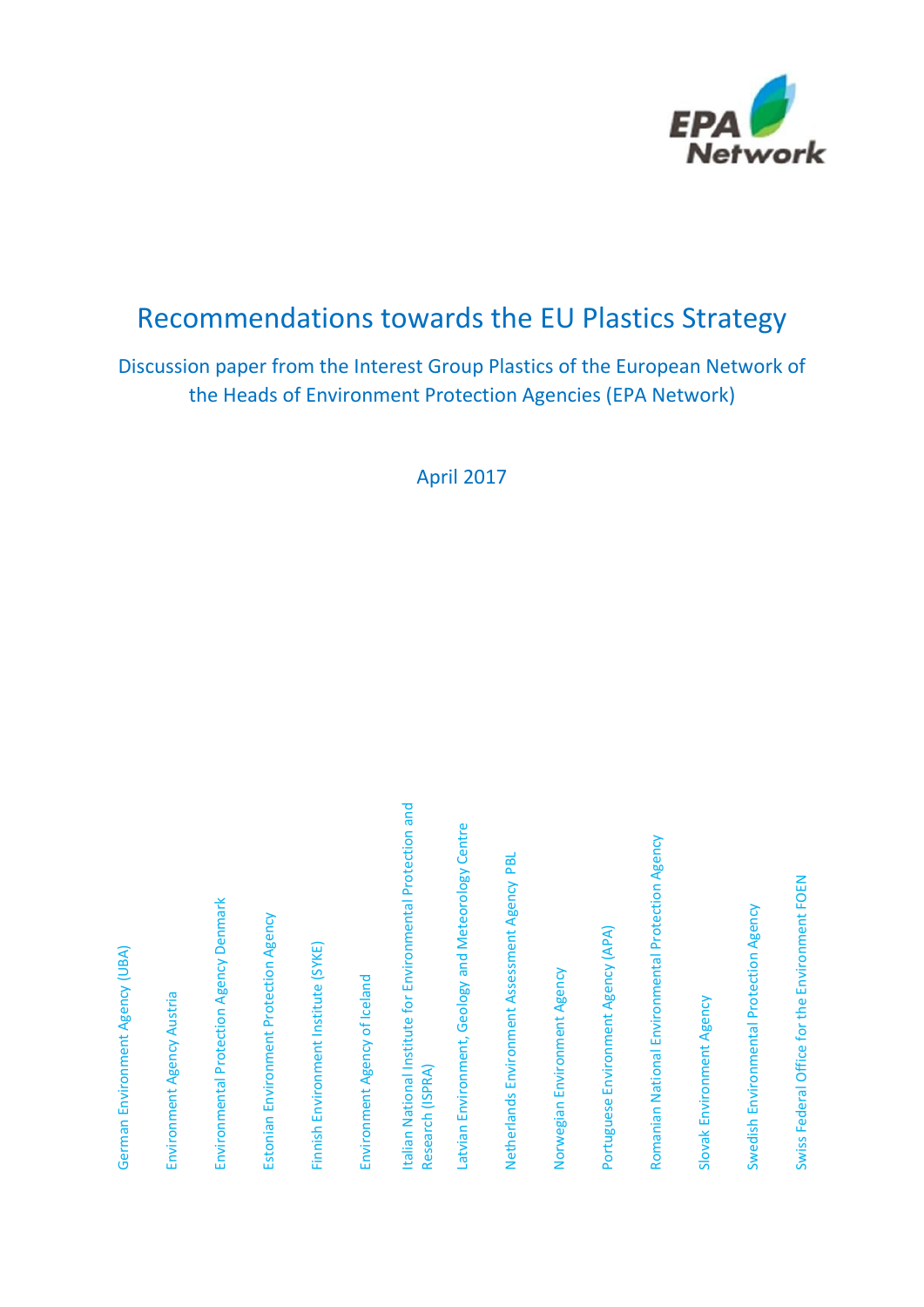# Table of Contents

| 1. |  |  |
|----|--|--|
| 2. |  |  |
| 3. |  |  |
| 4. |  |  |
| 5. |  |  |
| 6. |  |  |
| 7. |  |  |
|    |  |  |
|    |  |  |
|    |  |  |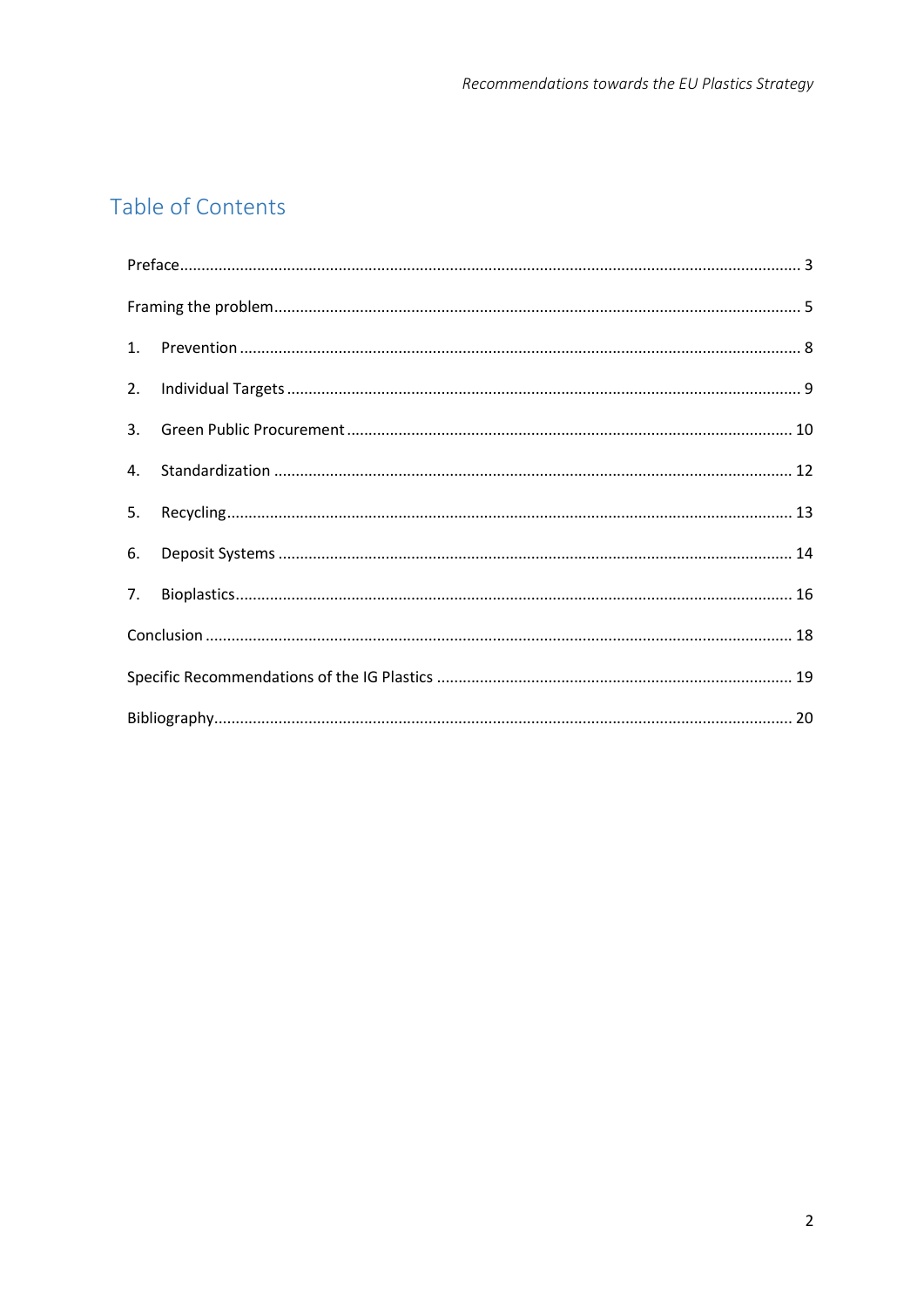### <span id="page-2-0"></span>Preface

The Interest Group Plastics (IG Plastics) is a working group of the EPA Network. The idea to found the IG Plastics came up during the Conference "Eliminating Plastic and Microplastic Pollution" in May 2015, organized by Austria. It was established to specifically work on plastics as one of the major topics of the EU Circular Economy Action Plan. This was agreed with the Interest Group Green and Circular Economy, to which it is thematically closely related. The focus of the IG Plastics work lies on land-based plastic inputs into the environment, as it is assumed that large amounts of plastics ending up in the oceans stem from land, however with significant regional differences.

The IG Plastics is currently composed of representatives from European Environment Agencies from 13 states, namely Austria, Denmark, Finland, Iceland, Germany, Netherlands, Norway, Portugal, Romania, Scotland, Slovenia, Spain, and Switzerland. The group takes an interdisciplinary approach and is comprised of experts in various fields, such as waste management or marine environmental protection. Their expertise and day-to-day practical experience with regulative measures pertaining to plastics enables the IG Plastics to identify relevant policy fields and to address the most efficient measures.

In this discussion paper, the IG Plastics shares views and recommendations on the Roadmap published by Directorate General Environment prior to the publication of the EU Plastics Strategy. Developed within the EU Action Plan for a Circular Economy, the proposed EU Plastics Strategy seeks to promote new approaches for the management of plastics, plastic products and plastic waste. The group understands plastics as the sum of the materials associated with elastomers, thermosets and thermoplasts. The main intention of the strategy is to keep unwanted plastic inputs out of the environment (waters<sup>1</sup>, soil and air) by (1) promoting reuse and recycling, (2) by avoiding losses and littering and (3) by promoting innovations in product and process design.

The IG Plastics welcomes the Commission's initiative to address plastics specifically in EU legislation and supports the European Parliament's *Report on a European Strategy on plastic* 

 $\overline{\phantom{a}}$ 

 $1$  Marine, coastal, inland and groundwaters.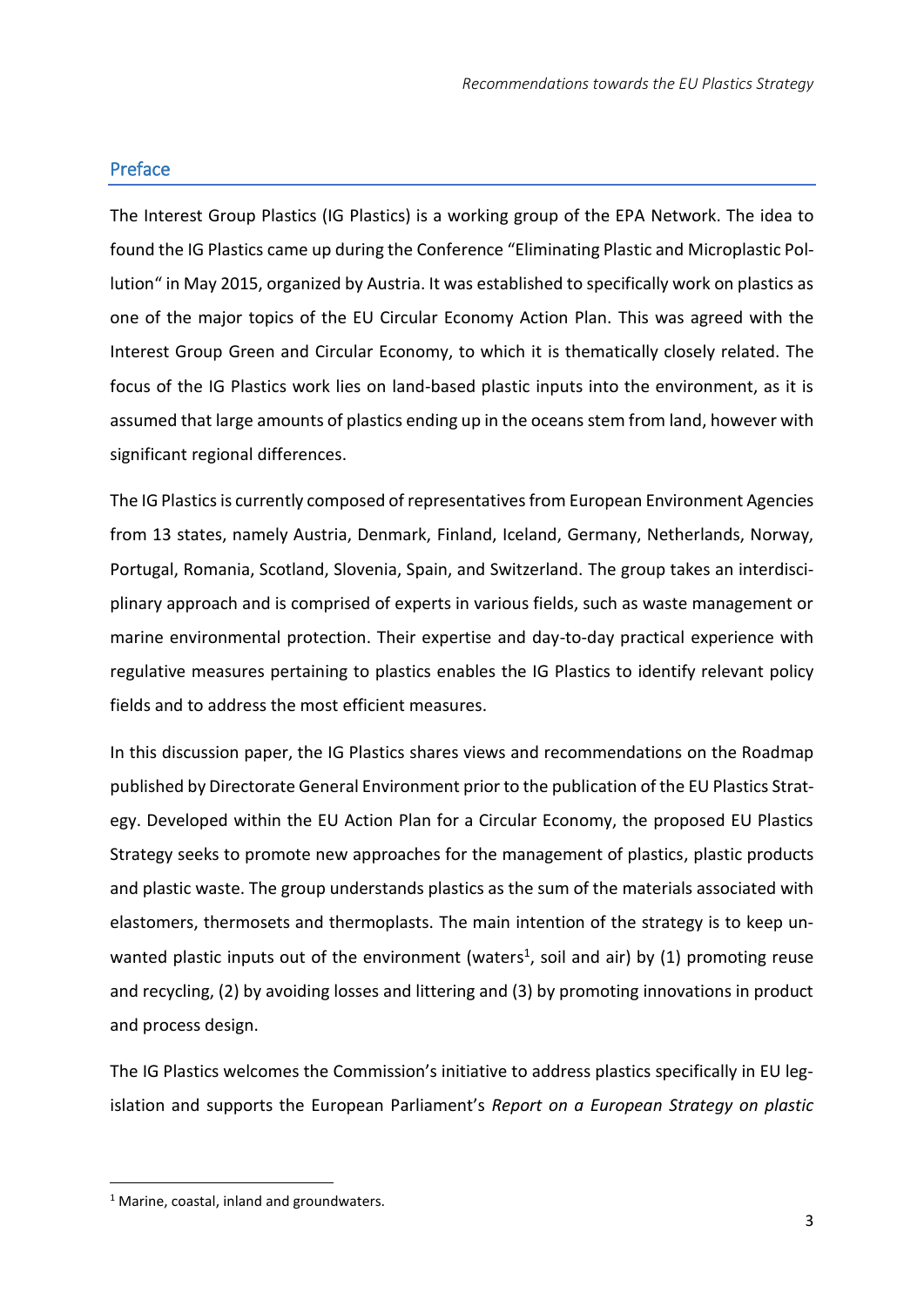*waste in the environment*, as well as the Committee of the Regions Opinion on *An EU action plan for the Circular Economy* and its parts on the European strategy on plastic waste.

Furthermore, the IG Plastics shares the three main concerns raised in the Roadmap of the Strategy on Plastics in a Circular Economy:

- 1. High dependence on virgin fossil feedstock;
- 2. Low rate of recycling and reuse of plastics;
- 3. Significant leakage of plastics into the environment.

The EU Strategy on Plastic will also support the relevant activitiesto reduce marine litter. Since the identification of garbage patches in the Pacific Ocean several years ago, marine litter is recognized as a major environmental problem and therefore several intergovernmental structures address this problem. Regional action plans to reduce marine litter have been agreed by MEDPOL, OSPAR and HELCOM and are under development for the Black Sea. They are usually backed up by national programs of measures according to the EU Marine Strategy Framework Directive. In 2015, the G 7 agreed on an action plan to reduce marine in litter at a global level.

In this context, the IG Plastics welcomes the aspirational 30% reduction target for litter items found on beaches and for fishing gear found at sea in order to reduce the pressures of marine litter on the marine environment, but assumes that a significantly higher reduction should be envisaged. In addition, the IG Plastics points out that coordinated and harmonised monitoring methods are needed to measure the success.

With this paper, the IG Plastics puts topics in focus which from their perspective need to be addressed at the European level, helping to reduce or prevent unwanted plastics entries. It should be noted that the goal is not to provide an encompassing overview of all issues related to plastics. Rather, the paper addresses seven main points deemed relevant in the view the European Environment Agencies. Starting from prevention of plastic waste, the paper addresses the importance of individual targets for each state, the potential that lies in green public procurement, standardization as a measure to regulate plastic materials, measures to increase recycling, the role increased deposit schemes should play, as well as a critical assessment of bioplastics.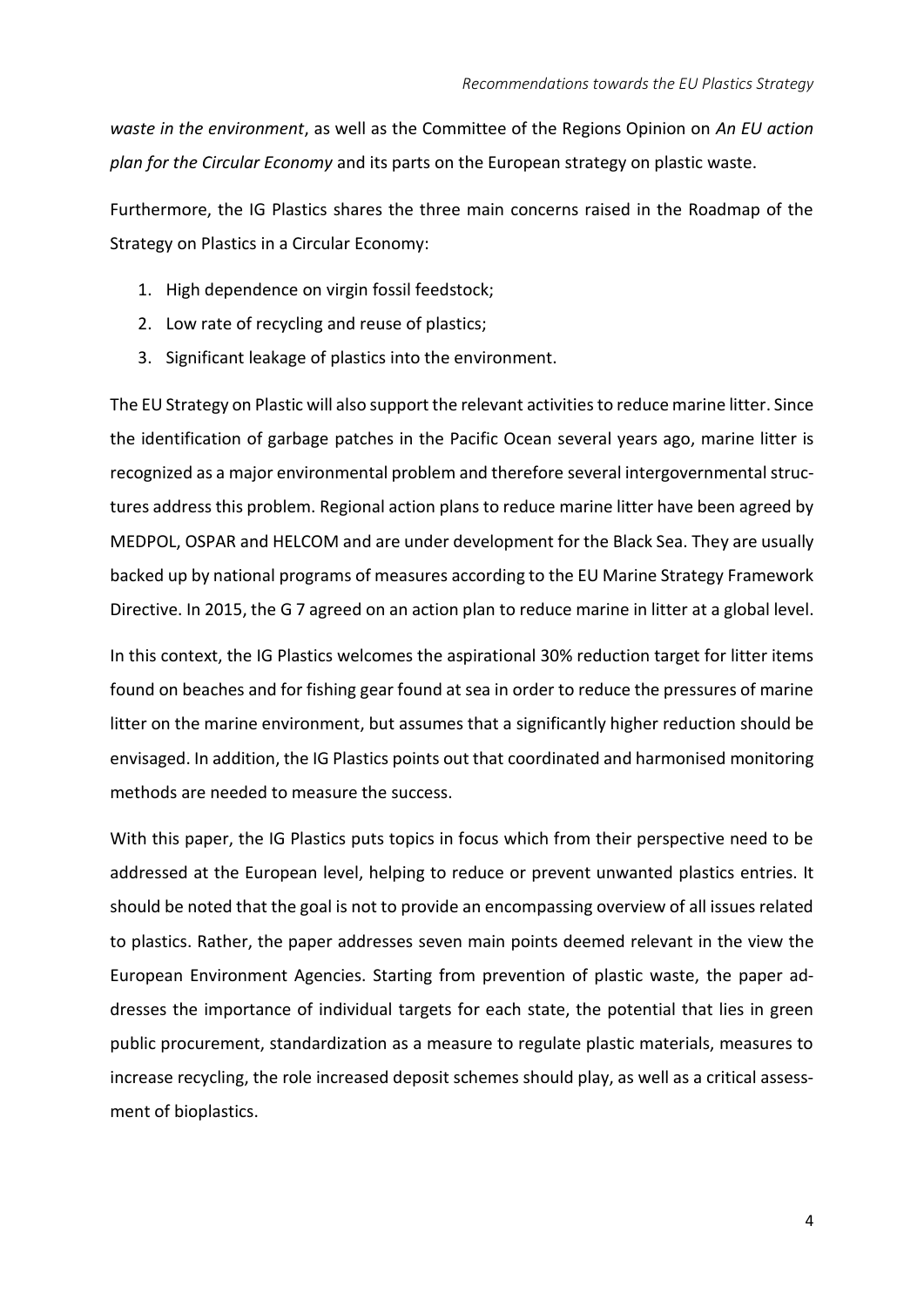### <span id="page-4-0"></span>Framing the problem

 $\overline{a}$ 

Plastics entering the environment can have negative impacts on all environmental media. However, knowledge gaps still need to be closed when it comes to analyzing sources, pathways and effects of plastic particles and their additives in soil, water and air. Therefore, monitoring of plastics in the environment according to harmonized methods in all media and research are needed. Based on them, tailored approaches can be developed to prevent unintended leakages as well as material-specific measures for plastics in order to avoid harm to ecosystems.

Marine litter<sup>2</sup> accumulates in seas and coasts and impacts marine ecosystems including marine animals. It can also cause problems to human activities that use and depend on the sea and can raise human health concerns as a consequence of seafood consumption. Ingestion of plastic particles has been shown in a variety of marine organisms and is a pathway for the transfer of chemical additives and pollutants into biota. There is some evidence of transfer of microplastics into the food web, which can result in bioaccumulation. Marine litter is globally acknowledged as a major societal challenge due to its environmental, economic, social, political and cultural implications.

Plastic particles in the environment can generate injuries, entanglement and reduction of wildlife's fitness. Weathering and wear and tear of plastic products lead to the formation of micro-plastic particles, which can affect species, particularly at the low end of the size fraction. Microplastics are also reported to be a carrier of environmental contaminants and vector for several pathogens. In this context, it is necessary to relate plastic particles to the occurrence of natural particles. The IG Plastics supports further research on the impacts of plastic including their different additives on ecosystems and human health.

Litter can enter the coastal and marine environment from diverse point and non-point sources, which can be both land and sea-based. Detecting the source is fundamental for identifying targeted measures for each environmental medium. It is important to note that the

<sup>&</sup>lt;sup>2</sup> Marine litter: Any persistent, manufactured or processed solid material discarded, disposed or abandoned in the marine and coastal environment (see: Vlachgianni, 2017).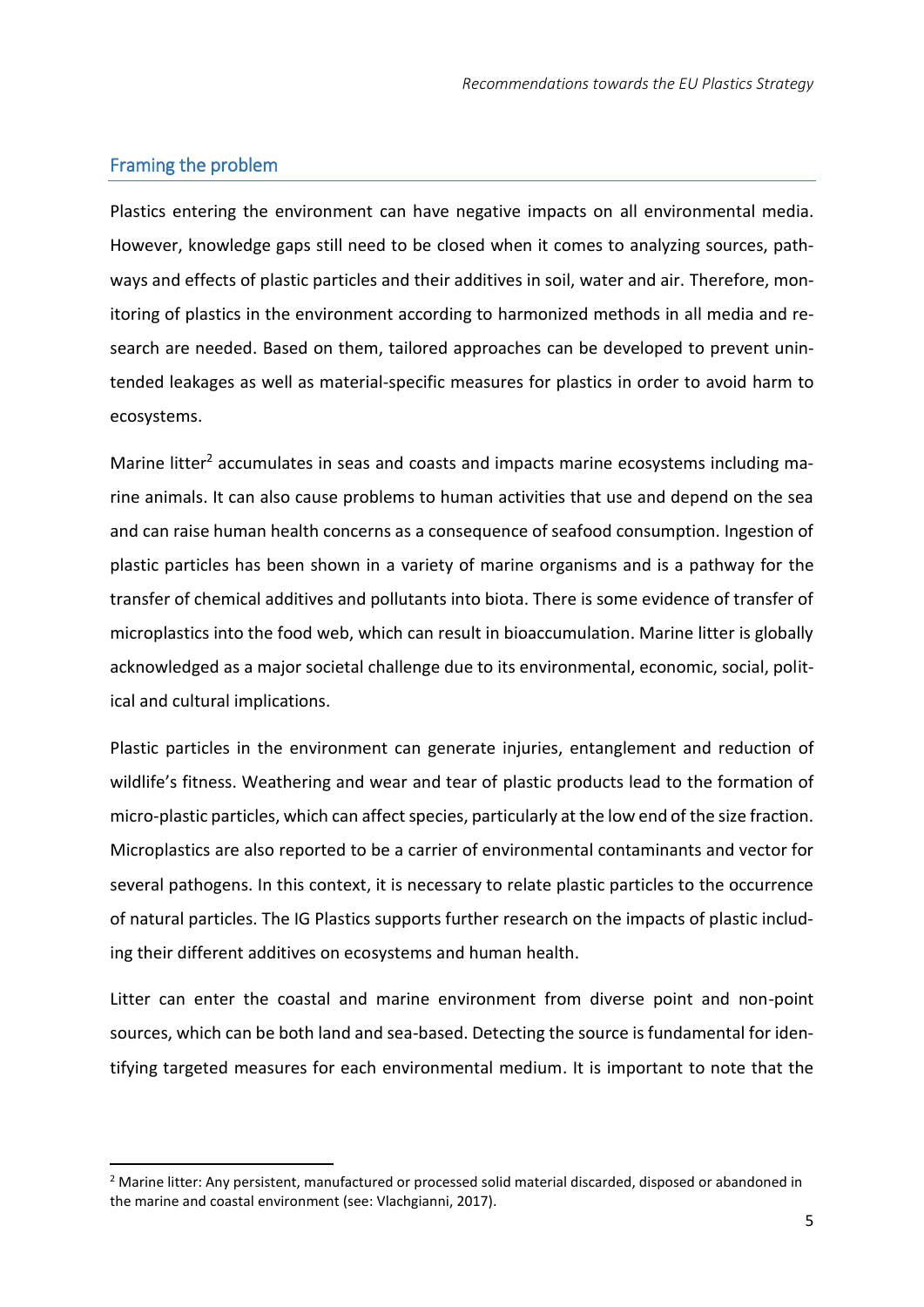pathways of land-based inputs can lead through different environmental media, and the impacts and behavior of plastics in each medium vary. In order to understand the effects better, further research is needed.

One major source for microplastics found in the environment stems from the degradation of macroplastics released into the environment. Consequently, measures to reduce inputs should primarily tackle the releases of macroplastics. Depending on regional specifics, major land-based sources for plastic releases into the environment include i.a. inadequate waste management, such as littering, landfilling of untreated waste, or inputs of stormwater overflows.

Among others, measures proposed in this document focus on these sources, while taking the diverse situation in different European States into account. Measures to increase the rate of recycling are also addressed in this context.

While the average total recycling rate increased in European countries from 37 % in 2004 to 44 % in 2014, the performance of individual countries varies. Whereas some countries (Germany, Austria, Belgium, Switzerland, the Netherlands and Sweden) recycled at least half of their municipal waste in 2014, in other European states, particularly from Eastern and Southern Europe, the proportion of recycled municipal waste barely changed, even decreased (Fig. 1).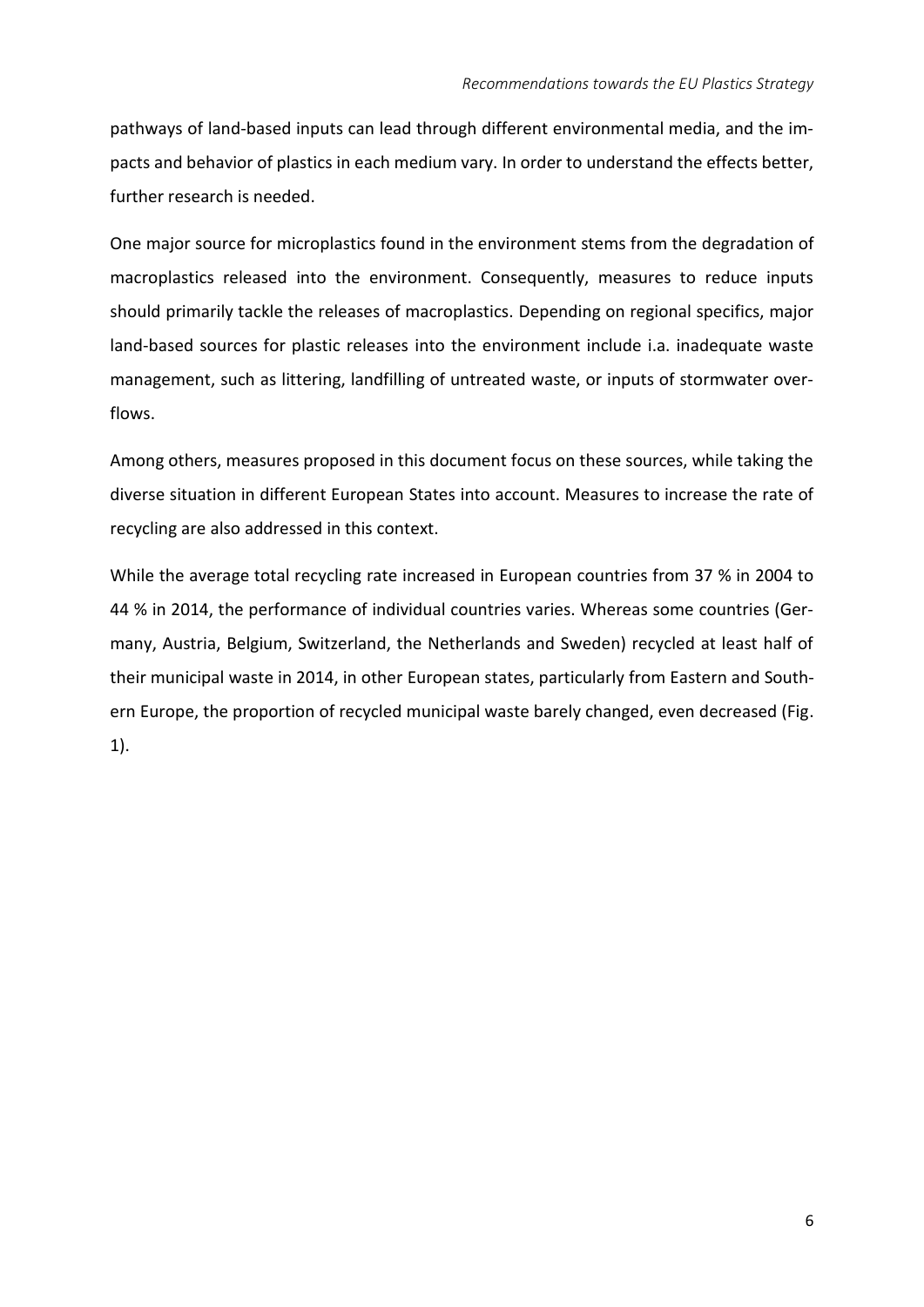

*Municipal waste recycling in European countries (2004 and 2014). Source:<http://www.eea.europa.eu/themes/waste/municipal-waste>*

Other sources, such as urban waste water, are covered by existing EU-legislation (i.e. Directive 91/271/EEC). The IG Plastics does see other priorities for its work and is therefore not considering this aspect.

Apart from inadequate waste management and product use of plastics being a significant problem, the IG Plastics highlights that plastics have a number of interfaces with ecological and human health along their whole life-cycle. Being a complex material with many additives to fulfill specific purposes, chemicals may leach out of plastics resulting in dermal, oral and inhalative exposure to humans and wildlife. Some of these additives can act as endocrine disruptors which cause detrimental effects on the reproductive systems. Particular concern is in long term exposures to these chemicals, especially of sensitive populations. Other characteristics are persistence and lipophilicity, which can increase the risk of bioaccumulation.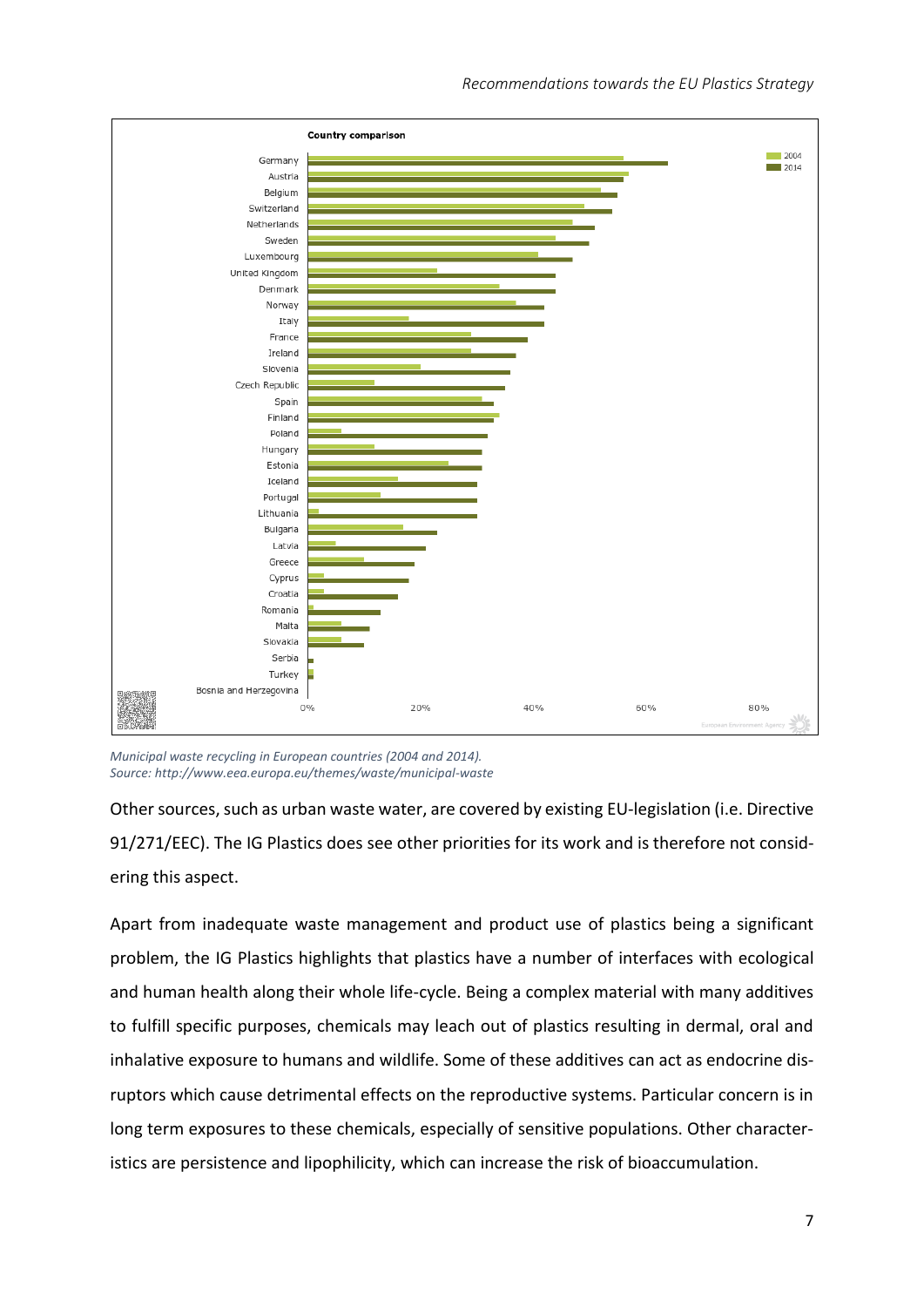# <span id="page-7-0"></span>1. Prevention

Short-lived single-use plastic items such as plastic cups or lids from drinks, crisp packs, candy wrappers, shopping bags, drink bottles, as well as agricultural foils highlight the fact that plastic litter is not merely a waste management issue. Instead, ways should be identified to avoid or reduce the use of single-use plastic items or to make sure that an entry into the environment is avoided. Therefore, emphasis should be put on the prevention of plastic waste formation in the first place. On the one hand, measures should focus on raising awareness of consumers and citizens of negative impact of single-use items and other plastics, and on the other hand on fully implementing circular economy schemes (e.g. policy instruments that promote multi-use of products or eco-design) and/or policies that will drastically reduce the use of such items (e.g. banning or putting a levy on single use plastic bags).

As one practical example, the IG Plastics highlights actions undertaken to prevent plastic waste in Slovenia: The initiative "Zero Waste Slovenia" has an economical, ethical and efficiencyoriented goal, leading society to adapt its lifestyle, consumer habits, as well as behavior towards more sustainable consumption. *Zero Waste* means designing and managing products and processes to reduce volume and toxicity of waste, maintaining and processing all kinds of material without incineration or landfill deposition. At the moment, three municipalities are part of the *Zero Waste Slovenia* initiative, with highly visible results such as a 10% increase (2013-2016) of collected waste suitable for recycling, and a 20% drop in quantities of municipal waste (landfill deposit).

Slovenia's capital, Ljubljana, was the "Green capital of EU"<sup>3</sup> in 2016 due to its good practices on waste management (63% of all collected waste was suitable for recycling processes). The following gives examples of some of the main actions undertaken to reduce waste:

- Establishment of a Regional Center for waste management;
- Establishment of a RE-USE Center;
- Establishment of underground collection units to prevent littering (and to avoid wind effects).

 $\overline{\phantom{a}}$ <sup>3</sup> http://www.greenljubljana.com/funfacts/zero-waste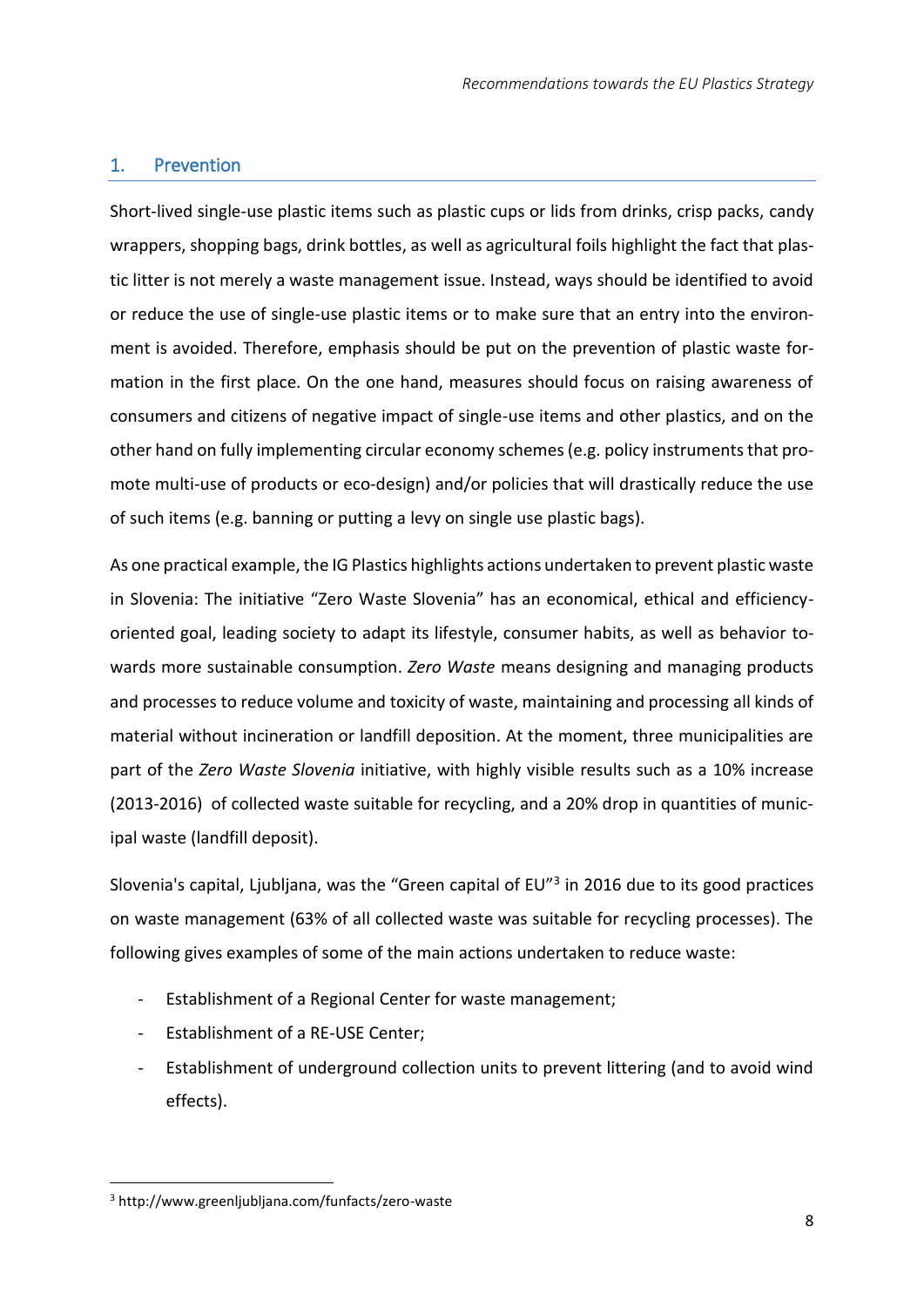In addition to the measures undertaken by municipalities or at national level, the discussions on the prevention of unwanted plastic inputs into the environment tend to focus on plastic producers and consumers, as it is outlined in the Green Paper on Plastic Waste of the EC. The importance of these notwithstanding, the IG Plastics additionally highlights the importance of raising awareness among practitioners, such as farmers, factory workers and fishermen, who work with plastics on a regular basis.

The IG Plastics proposes to develop and perform training programs for this target group to encourage practitioners to adopt a mindful approach when dealing with plastics in order to avoid unintended leakages into the environment. To ensure a common methodology, European associations could be involved in conceptualizing and implementing such curricula. Best practices already exist in several European states. For example, the Austrian Ministry for the Environment and the Association of the Austrian Chemicals Industry adopted a "Zero Pellet Loss" initiative in order to reduce pellet losses into the environment during production and conversion. The initiative raises the awareness of employees by means of easily applicable, low cost procedures.

## RECOMMENDATIONS OF THE IG PLASTICS

- Prevent plastic waste formation;
- Raise awareness on negative impacts of single-use plastics;
- Share best practices in waste management;
- Establish tailor made training programs among practitioners.

# <span id="page-8-0"></span>2. Individual Targets

Targets are an important instrument in order to achieve an increase in collection and recycling rates of plastic waste. Therefore, the IG Plastics wants to encourage that all European countries, regardless of their current waste and recycling infrastructure and recycling rates, in using individual ambitious targets. In determining these targets, the current performance in waste management should be taken into account, and it should be ensured that the numbers do not fall below the current status. In order to support this process, the group encourages all states to share best practices on waste management, and to develop instruments to ensure that ambitious reduction targets can be achieved.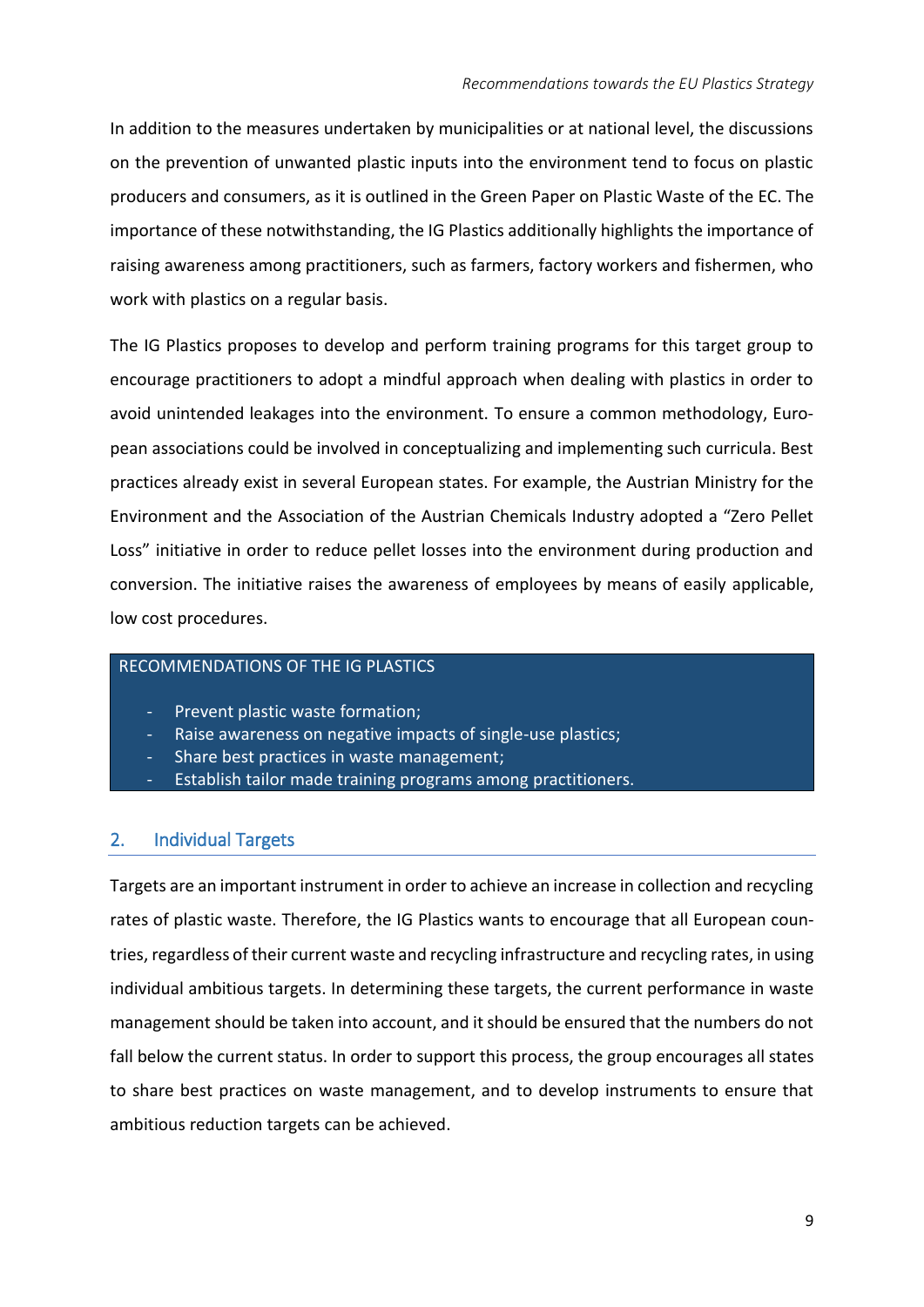### RECOMMENDATIONS OF THE IG PLASTICS

- Establish ambitious individual recycling targets;
- Take regional realities in waste management into account.

## <span id="page-9-0"></span>3. Green Public Procurement

"Every year, over 250 000 public authorities in the EU spend around 14% of GDP on the purchase of services, works and supplies<sup>"4</sup> – with these numbers, the public sector is the biggest single spender in the EU. Clearly, the way these procurements are spent has a considerable environmental impact. With the regulative framework on public procurement<sup>5</sup>, the EU has the chance to increase the share of green practices in this sector by including environmental requirements in the legislation. The positive effects green procurement can have on production and consumption patterns will have the potential to considerably speed up the EU's transition to a Circular Economy.

The IG Plastics supports the analysis and measures proposed in the 2008 Communication "Public procurement for a better environment"<sup>6</sup>, as well as in the report "Waste Prevention through GPP – with focus on plastic" and the "Green Public Procurement Manual on Plastic Waste Prevention". In addition, the IG Plastics asks the Commission to promote the application of the waste hierarchy and ambitious green standards in public procurement within the framework of the EU Plastics Strategy.

The EU Public Procurement reform<sup>7</sup>, introduced in 2016, provides more opportunities to choose socially responsible goods, services and works. Public authorities are able to require that bidders not only comply with environmental obligations, but also deliver goods fulfilling the requirements of environmental labels. In addition, they can ask bidders to enhance environmental factors when producing goods or to integrate environmental costs in an offer based on a life-cycle cost approach. By using their purchasing power to choose environmentally

 $\overline{\phantom{a}}$ 

<sup>4</sup> https://ec.europa.eu/growth/single-market/public-procurement\_en

<sup>5</sup> http://eur-lex.europa.eu/legal-content/EN/TXT/?uri=CELEX:02014L0024-20160101; http://eur-

lex.europa.eu/legal-content/EN/TXT/?uri=CELEX:02014L0024-20160101; http://eur-lex.europa.eu/legalcontent/EN/TXT/?uri=CELEX:02014L0023-20160101

<sup>6</sup> http://eur-lex.europa.eu/LexUriServ/LexUriServ.do?uri=COM:2008:0400:FIN:EN:PDF

<sup>7</sup>http://ec.europa.eu/growth/tools-databases/newsroom/cf/itemdetail.cfm?item\_id=8562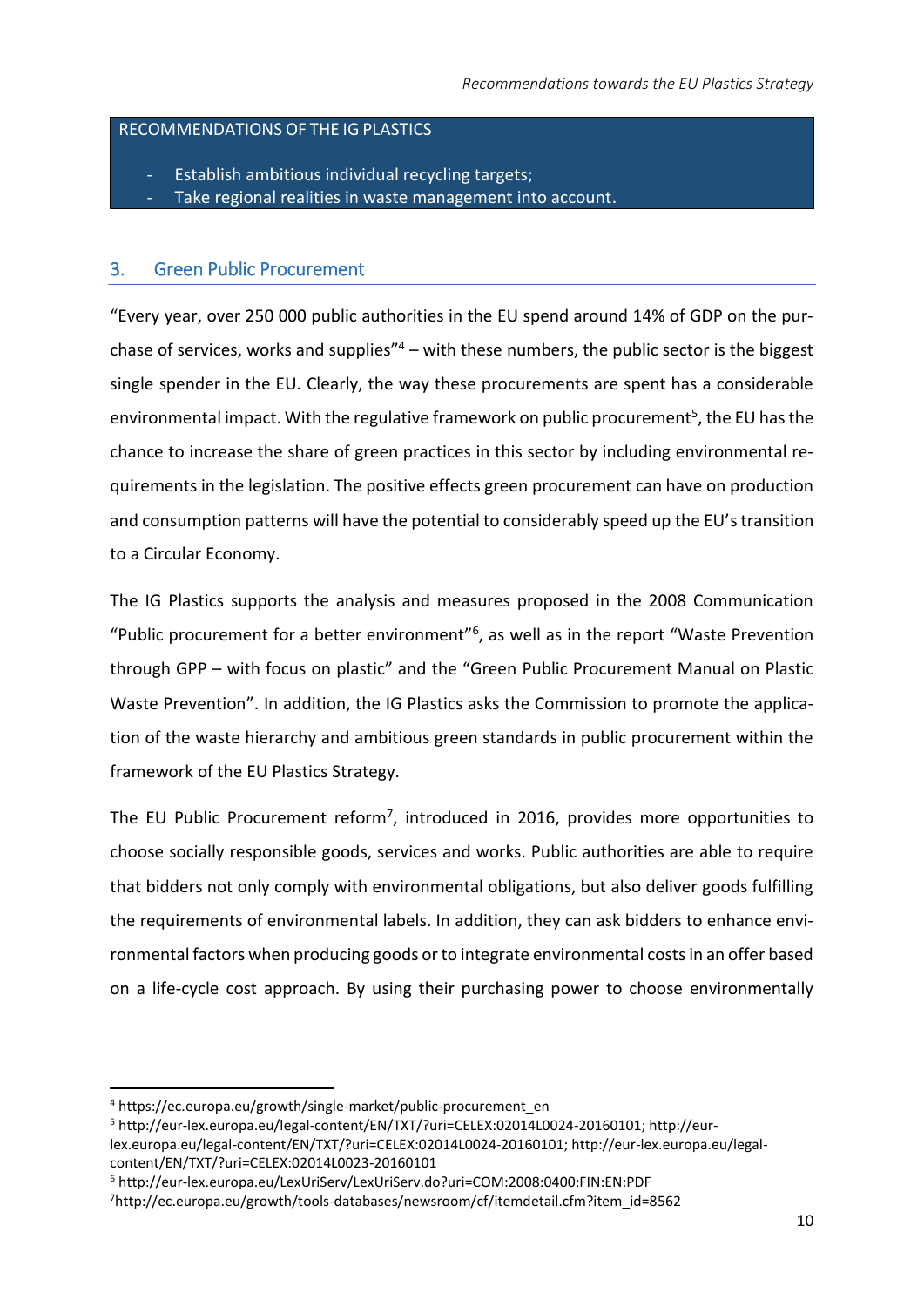friendly goods, services and works, Europe's public authorities can make an important contribution to sustainable consumption and production. The EU can increase the effect of these regulations by providing trainings to procurement officers.

The IG Plastics urges the Commission to enable speeding up green innovation. To do so, the new possibilities for light tendering should be used. One example could be to allow contracts for one year for specific innovators that give the time to catch up with front-runners for the next procurement round. The new possibilities should be brought to the attention of procurement officers with special emphasis that the EU aims at speeding up green innovation and that they hold the keys to do so.

Furthermore, the IG Plastics encourages to apply the *three easy rules of thumb* described in Plastic Zero's "Green Public Procurement Manual on Plastic Waste Prevention" (an EU-Life project) and the other recommendations in the developed manual:



*Source: www.plastic-zero.com/publications/plastic-zero-launches-a-green-public-procurement-manual-on-plastic-wasteprevention.aspx*

In addition, the IG Plastics urges the Commission to extend the recommendations on green procurement to also include the private sector. Any guidelines and recommendations should be applicable to both sectors.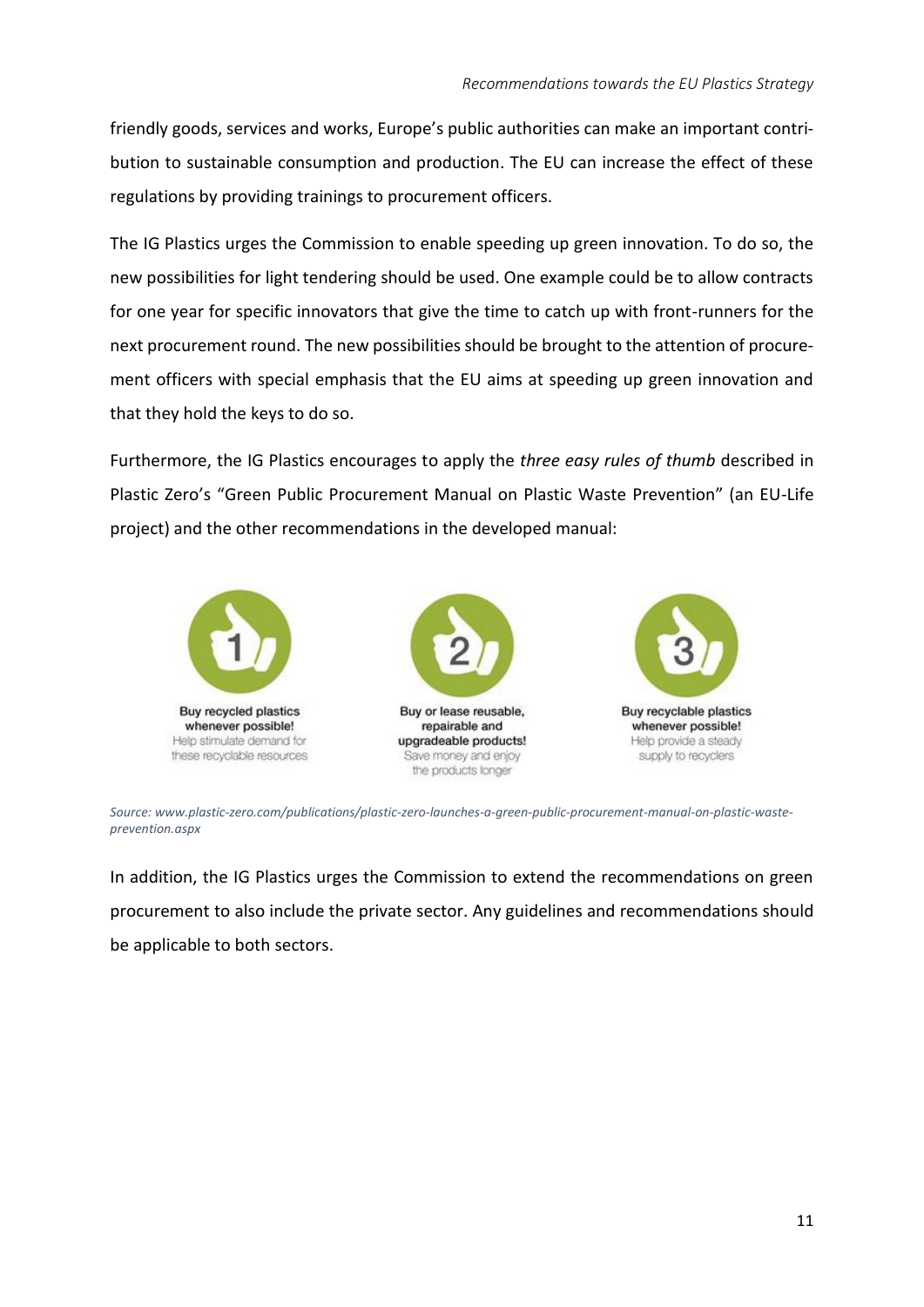#### RECOMMENDATIONS OF THE IG PLASTICS

- Give preference to product design that puts emphasis on reuse, reparability, recyclability and a long life span of the product and that can be returned to their producer, motivated by LCA-assessment of products (even if it is more expensive);
- Give preference to preventive measures implemented for plastic packaging waste;
- Give preference to products that contain a high proportion of recycled material;
- Give preference to products labeled with the EU Eco-label, the Nordic Swan, the Blue Angel or similar;
- Establish environmental criteria for products / services;
- Include guidelines for product and waste management for the public sector taking the waste hierarchy into account.

### <span id="page-11-0"></span>4. Standardization

Standardization is an important tool that specify requirements for products, services or procedures, and are used to set benchmarks and criteria to harmonize behavior in industry and society. The International Organization for Standardization (ISO) and the European Committee for Standardization (CEN) and national standardization bodies are suitable platforms to bring different stakeholders together and to agree on standards that serve the safety of humans, the environment and products. Within the context of the EU Plastics Strategy, the IG Plastics supports the development and application of standardization as they play an important role for planned regulative measures in the sector, such as ISO 17422 -EN 15344:2007 for Recycled Plastics, and EN 14995:2006, Plastics for the Evaluation of compostability. An important instrument for accelerating the development of standards is the allocation of mandates. Mandates are the mechanism by which the European Commission (EC) calls upon the European standardization bodies (CEN) to develop and adopt European standards to support European policies and legislation.

In addition to important topics such as recycling and biodegradation, the methodical work on the detection of plastics in environmental media (inland and marine water, soil, air) and various products (including secondary raw material fertilizers, construction products) should be prioritized together with methods for identification and characterization of the type and origin of plastic detected in these media. For instance, there is a need for standardization of methodology in detecting (micro)plastics in water and wastewater.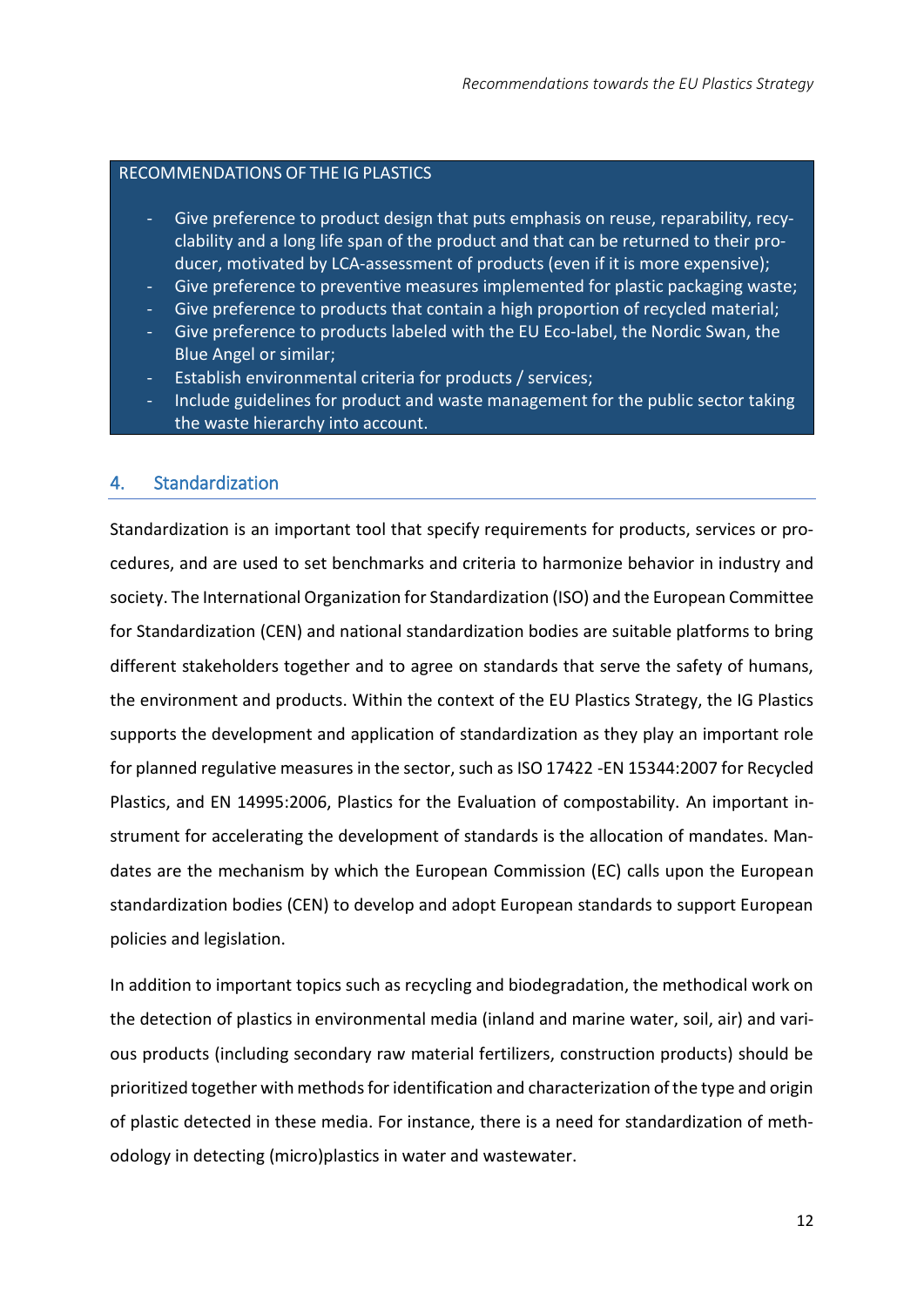#### RECOMMENDATION OF THE IG PLASTICS

Award a mandate to the CEN TC 249 in order to speed up the necessary standardization work in a timely manner.

### <span id="page-12-0"></span>5. Recycling

The IG Plastics emphasizes the importance of the general requirement that all European States have to reduce the amount of landfilled biodegradable municipal solid waste significantly. This is considered a key issue and the pretreatment of biodegradable municipal solid waste is a basic requirement to ensure comprehensive recycling of valuable wastes, such as plastics. Countries like Switzerland, Sweden, and Denmark have introduced a restriction on landfilling of plastic waste<sup>8</sup>. In Germany, a limit value for the organic fraction of settling waste before disposal of 3% is now applicable. This includes plastic.

Low rates of recycling as well as reuse of plastics is one main area of concern addressed in the Roadmap of the EU Plastics Strategy. Compared to other waste streams (such as paper or metal), it seems that rates of plastics recycling remain an untapped potential. In 2014, only 30% of 25 million tons of post-consumer plastic waste generated were recycled, whereas 39% went to incineration and 31% were landfilled<sup>9</sup>. Obstacles to plastics recycling are manifold and include:

- Lack of plastic waste separation and collection;
- Competition for energy recovery;
- The absences of plastic-specific recycling targets for specific waste streams;
- Additives in recyclates which hinder their selling;
- Missing standardized quality criteria, which leads to a presumed lower quality of recyclates than virgin materials, and an assumed lower consumers' acceptance.

In addition to these challenges, it should be highlighted that the state of plastics recycling differs considerable from country to country and depends on individual factors. While in some countries, separate collection is the biggest challenge, in others, large amounts of plastics are landfilled or go to incineration. Therefore, there is no single solution to increase recycling rates

 $\overline{a}$ 

<sup>8</sup> ENV/EPOC/WGWPR(2009)10/REV1

<sup>9</sup> http://www.plasticseurope.de/Document/plastics---the-facts-2016-15787.aspx?FolID=2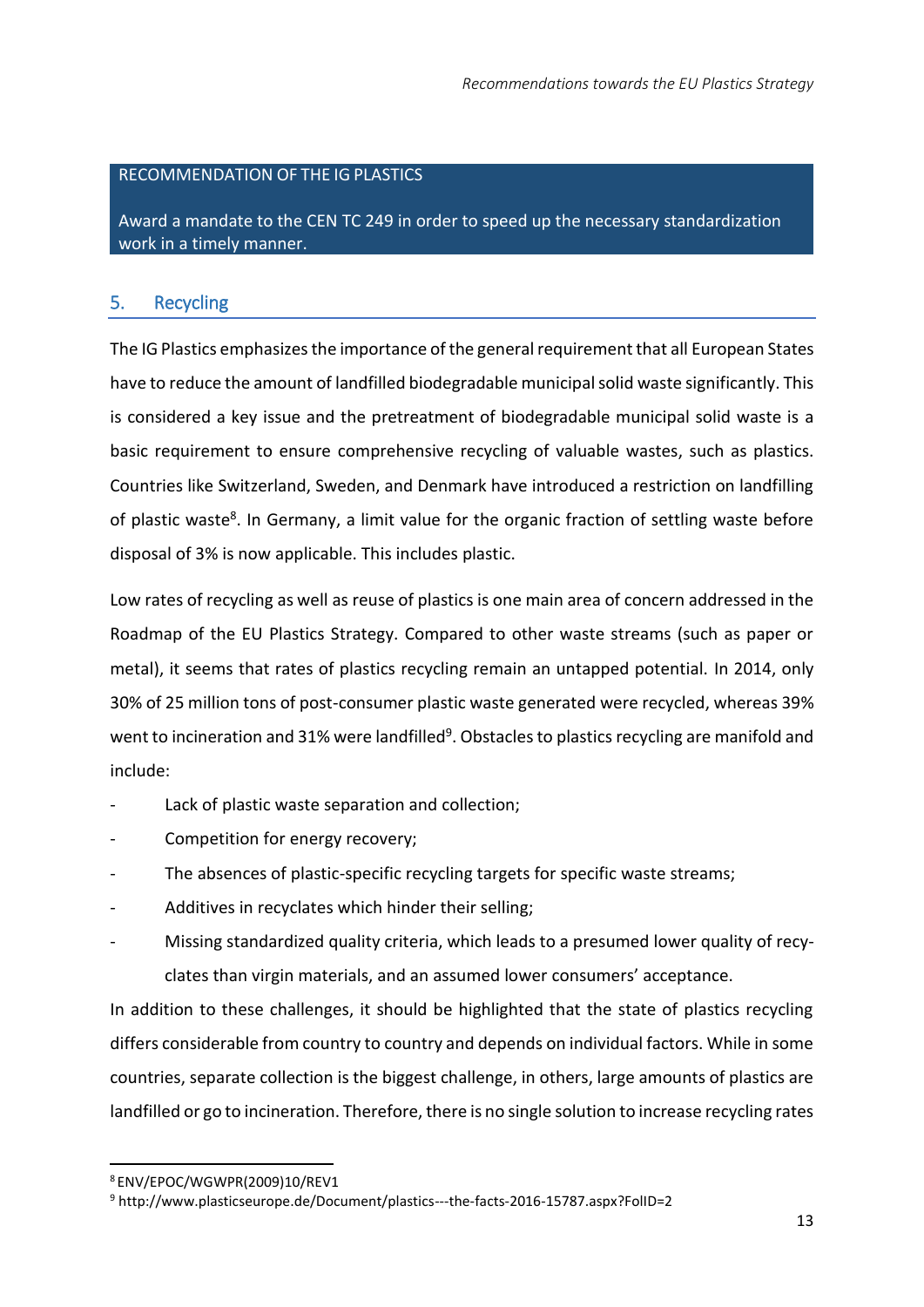across Europe. However, one measure which would have beneficial effects in all countries is an increased separate collection of plastic waste. This measure avoids plastic waste streams to be contaminated with other materials and promotes high-quality recycling.

Furthermore, the IG Plastics encourages to include minimum requirements for recyclability in the implementing regulations of the Ecodesign Directive (Directive 2009/125/EC), as recyclability starts in the design phase of a new material or product.

In order to expand the demand side for recyclates (made of post-consumer plastic waste) and to strengthen the market thereof, minimum recyclate targets for specific plastic products should be considered, such as dustbins or disposable plastic carrier bags. In addition, ambitious targets should be set in public procurement tenders (see paragraph on Green Public Procurement).

When defining the recycling targets, different starting points regarding waste management and recycling infrastructure and rates in the European States should be taken into account. Therefore, the IG Plastics encourages that all European States should set individual but ambitious recycling targets based on the current status. These targets should have a steering function for each state and be set according to state-of-the-art technology. This would encourage those states with less developed waste infrastructure to set striving goals and would ensure that all make progress at their own speed within determined timescales.

#### RECOMMENDATIONS OF THE IG PLASTICS

- Reduce amount of biodegradable municipal solid waste landfilled;
- Increase separate collection:
- Include minimum requirements for recyclability in Ecodesign Directive;
- Establish minimum recyclate targets for specific plastic products.

### <span id="page-13-0"></span>6. Deposit Systems

Deposit systems refer to collection systems for either single-use or reusable packaging, or both. They are mostly used for beverage containers made of plastics, glass or metal, or other goods such as batteries, gas bottles, foils used in agriculture, or crates used in the wholesale market. The reusable containers (or foils / batteries) are borrowed from the producer for a small fee, which is returned once the container is returned. The containers usually carry a label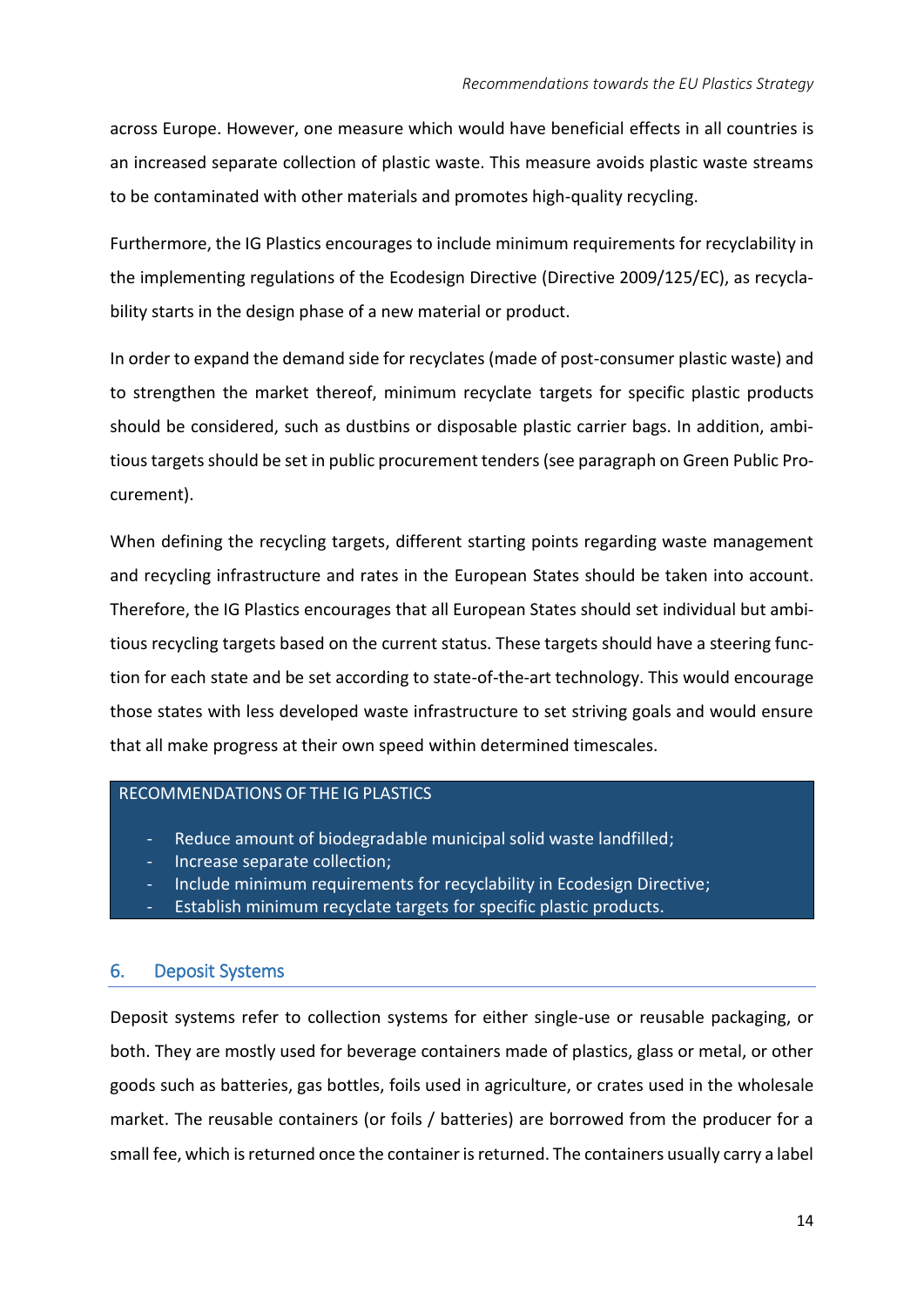which identifies them as returnable goods so that the consumer can distinguish them from single-use items.

Deposit systems have several advantages: They help *reduce the inclination to litter*, as there is a financial incentive to return bottles or cans to collection points where the consumers get the refund part of the deposit imposed on the beverages containers when imported/produced. *Recycling is promoted*, which keeps secondary raw materials in the system. Furthermore, the system facilitates *high-quality closed loop recycling*, allowing for food grade recycled material. Introducing deposit systems *promotes the recycling infrastructure*, which has beneficial effects on waste management in general. Often, the system is applicable for single- as well as multi-use beverage packaging, and should in a circular economy preferably promote multi-use when this is the most environmentally friendly option. In order to make deposit systems work, the visibility of it and diverse/accessible return facilities are crucial in order to help consumers to use the system.

The IG Plastics promotes an increased use of deposit systems for beverage containers and other suitable product groups, e.g. other plastic containers, hay roll plastics or other foils used in agriculture and fishing gear, as well as expanding existing systems. In addition, an analysis of the feasibility to add deposit system on other types of single-use plastic items, e.g. cutlery, should be considered. Another measure to be considered addresses retailers, which often only carry single-use bottles. As a measure to promote multi-use packaging, an obligation for retailers to provide single-use as well as multi-use return bottles could be considered. The IG Plastics also encourages an open exchange between European States on experiences and best practices with deposit systems.

The pros and cons of joint common return-deposit systems across borders have been debated several times in the Nordic Co-operation without reaching a conclusion<sup>10</sup>. If the Commission is considering a common European system, the Nordic co-operation would be able to deliver input to this discussion.

# RECOMMENDATIONS OF THE IG PLASTICS

 $\overline{\phantom{a}}$ 

- Increase deposit systems for different product groups;
- Encourage best practice sharing on deposit systems among European States.

<sup>10</sup> http://www.norden.org/en/news-and-events/news/nordic-deposit-system-costs-too-much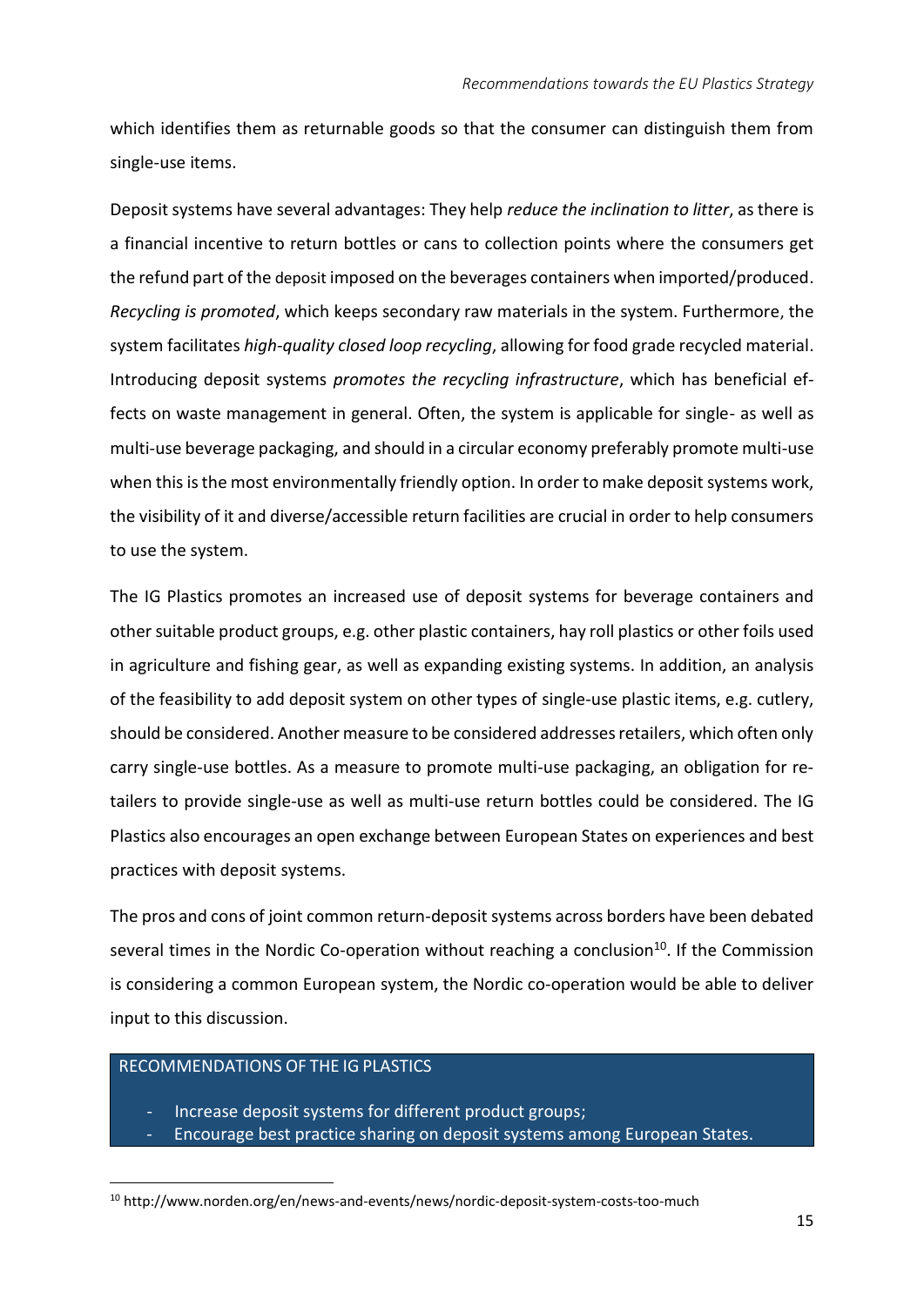## <span id="page-15-0"></span>7. Bioplastics

As an alternative to conventional plastics in packaging or single use applications, so-called "*bioplastics*" are on the rise. Bioplastics can refer to bio-derived or biobased plastics (derived from biomass such as organic waste or specifically grown crops) and / or biodegradable plastics, which describe polymers capable of being broken down into water,  $CO<sub>2</sub>/CH<sub>4</sub>$  and biomass by microbial activity under certain conditions. However, bio-derived plastics may lead to competition for land use with food crops and threats to sensitive habitats. In order to ensure that a given bio-based plastic product is in fact a better environmental option than alternative fossil options, a comprehensive approach on a case by case basis is needed. It should be carefully evaluated if bio-derived plastic products are environmentally preferable to fossil-based plastic products, which is a common, but unsubstantiated assumption. So far, plastics certified as compostable and biodegradable according to European standards<sup>11</sup> meet the requirements for treatment in industrial composting plants under specific and controlled conditions. Nevertheless, due to deviations from standardised laboratory conditions, in practice, problems exist with disintegration and degradability. Standards for biodegradability in other environments than in industrial composting plants so far exist only at national level without harmonised approaches.



 $\overline{\phantom{a}}$ <sup>11</sup> European standard EN 13432:2000 Packaging and EN 14995:2006 Plastics.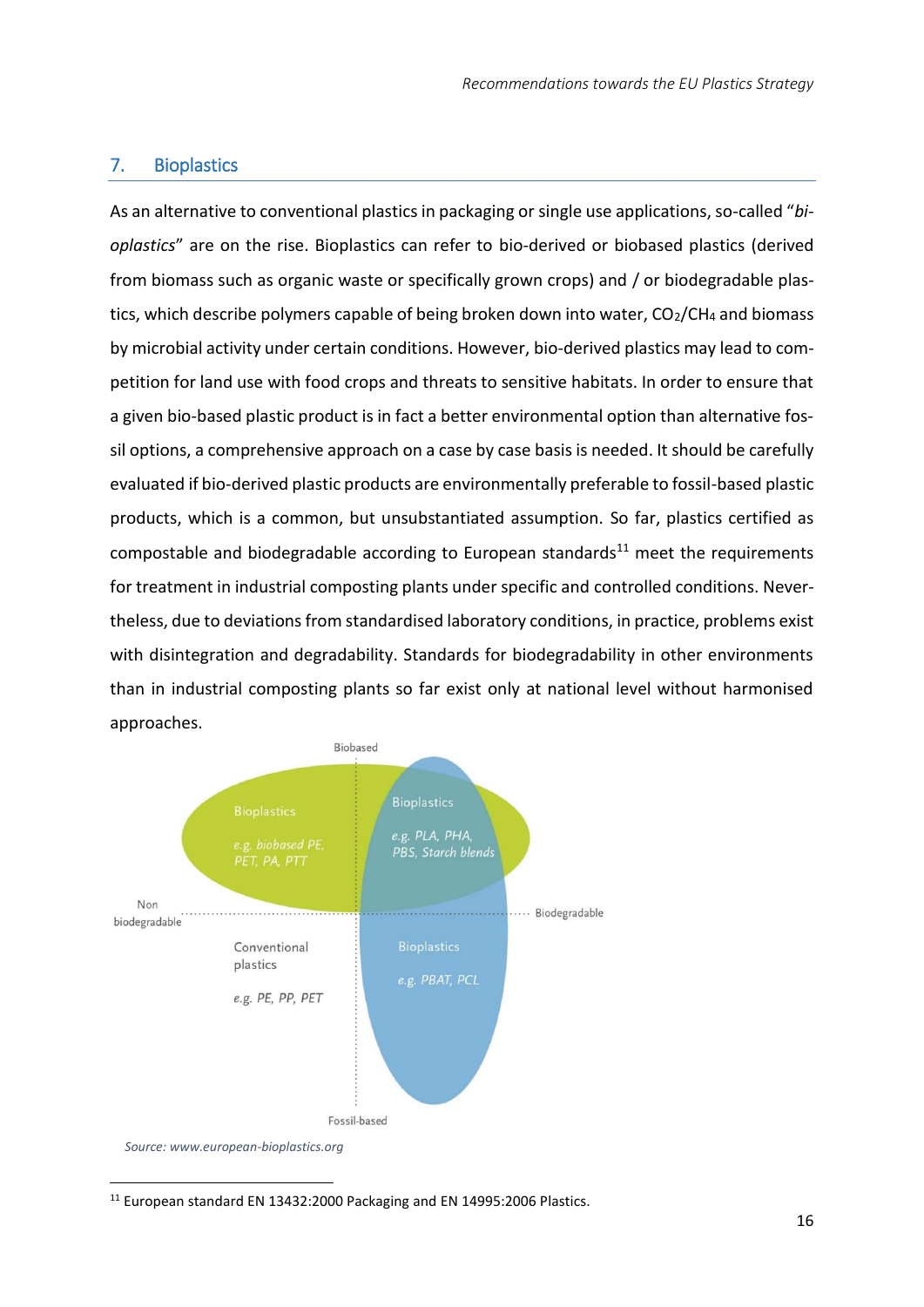Due to these issues, biodegradable plastics cannot be considered truly biodegradable at this stage. Reliable data on environmental outcomes, especially in soil and (marine) waters, are not available. Moreover, labelling products as compostable and biodegradable has the potential to increase the risk of littering. In addition, the widespread adoption of biodegradable plastics would require their separation from non-biodegradable waste streams for plastics recycling to ensure the quality of the final product (fossil and non-fossil). Biodegradable plastics might be appropriate for a small range of products that are intended to end up in nature and are not being collected, or in other types of products, e.g. in medical applications. This should be done on a case by case assessment.

In order to promote the production and usage of biodegradable plastics at large scale, these products will have to measure up against the promise to be fully degradable. So far, biodegradable products do not contribute to a significant decrease of inputs into the environment or the physical and chemical risk thereof. The IG Plastics therefore encourages further research in this field, and refrains from supporting the further adoption of biodegradable and bio-derived plastics until the issues mentioned above are addressed. Also, it should be emphasized that uniform definitions and standards are needed for biodegradable plastics considering the practice and realistic conditions. Substituting fossil-based plastic with bioplastic alternatives are unlikely to solve the current plastic issues with land and marine litter and the low reuse and recycling rate, and might instead create new problematic issues.

In particular, conventional polymer types with special additives designed to fragment but not fully degrade at the molecular level (oxo- degradable) should be avoided. If not entirely degraded and metabolised, the fragmented microplastic particles will enter in different environmental compartments.

#### RECOMMENDATIONS OF THE IG PLASTICS

- Avoid broad use of biodegradable plastics unless they degrade fast in natural conditions (both land and marine);
- Avoid so-called oxo- degradables;
- Ensure uniform definitions and standards for biodegradable plastics.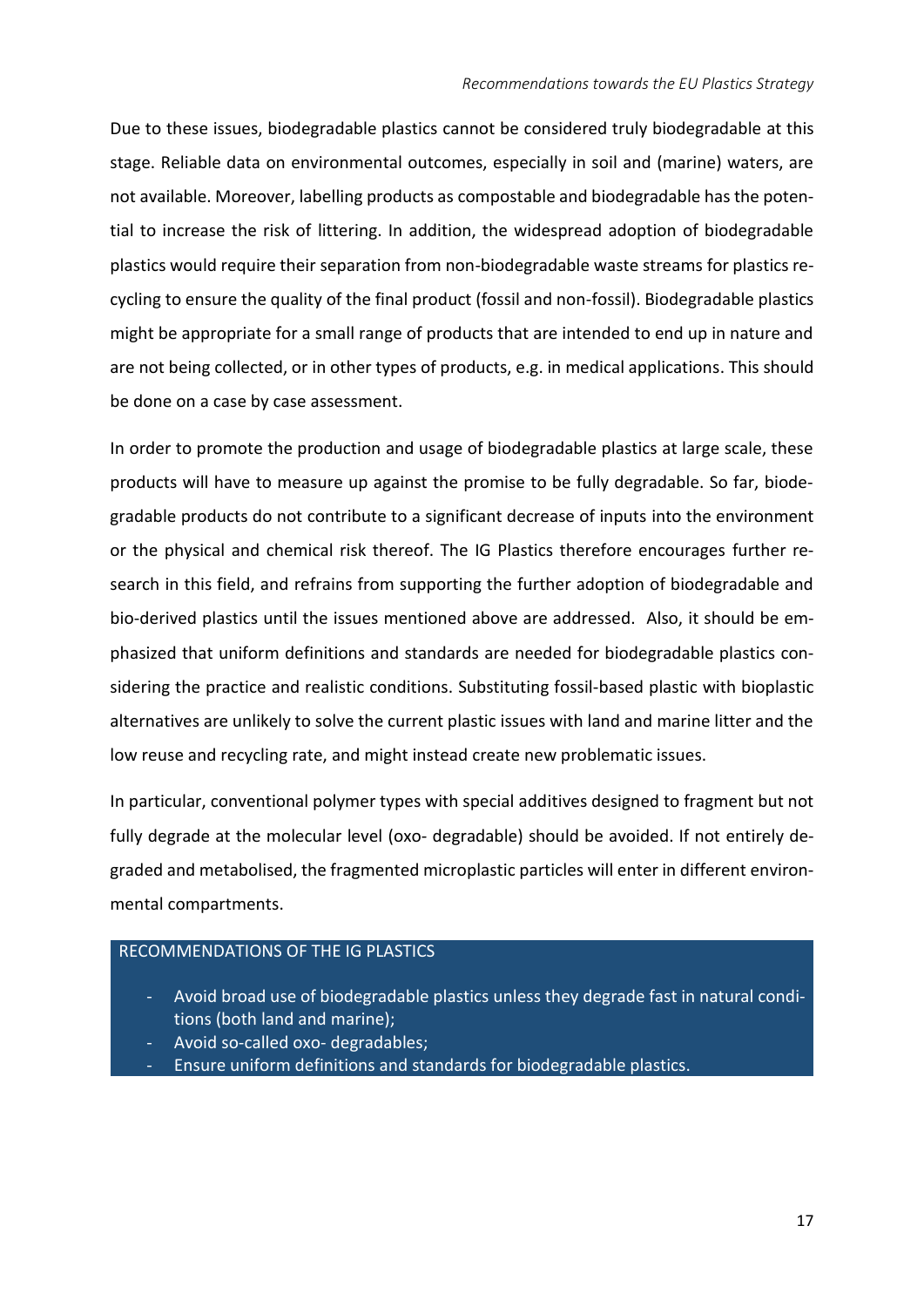# <span id="page-17-0"></span>**Conclusion**

The IG Plastics asks the European Commission to consider its recommendations and include them in the EU Plastics Strategy. In addition, the IG Plastics recommends to regularly update the Plastics Strategy, to develop it further and to adapt it if necessary. In order to do so efficiently, the IG proposes to set up a monitoring mechanism which will show the effectiveness of the implementation of the Plastics Strategy. Environmental monitoring results would also inform and support the existing and upcoming global (G7 and G20), regional (e.g. HELCOM, OSPAR, MEDPOL, Black Sea) and national action plans to reduce marine litter.

Should it turn out that countries lag behind in the implementation process, the IG Plastics suggests to make use of appropriate support mechanisms such as Twinning projects, structural funds and the sharing of best practices. To ensure regular intervals for updating the Plastics Strategy, the IG Plastics encourages to set up a stakeholder group composed of representatives of the entire material chain. In a structured procedure, this group should discuss the Strategy's progress and recommend adaptions should they be necessary.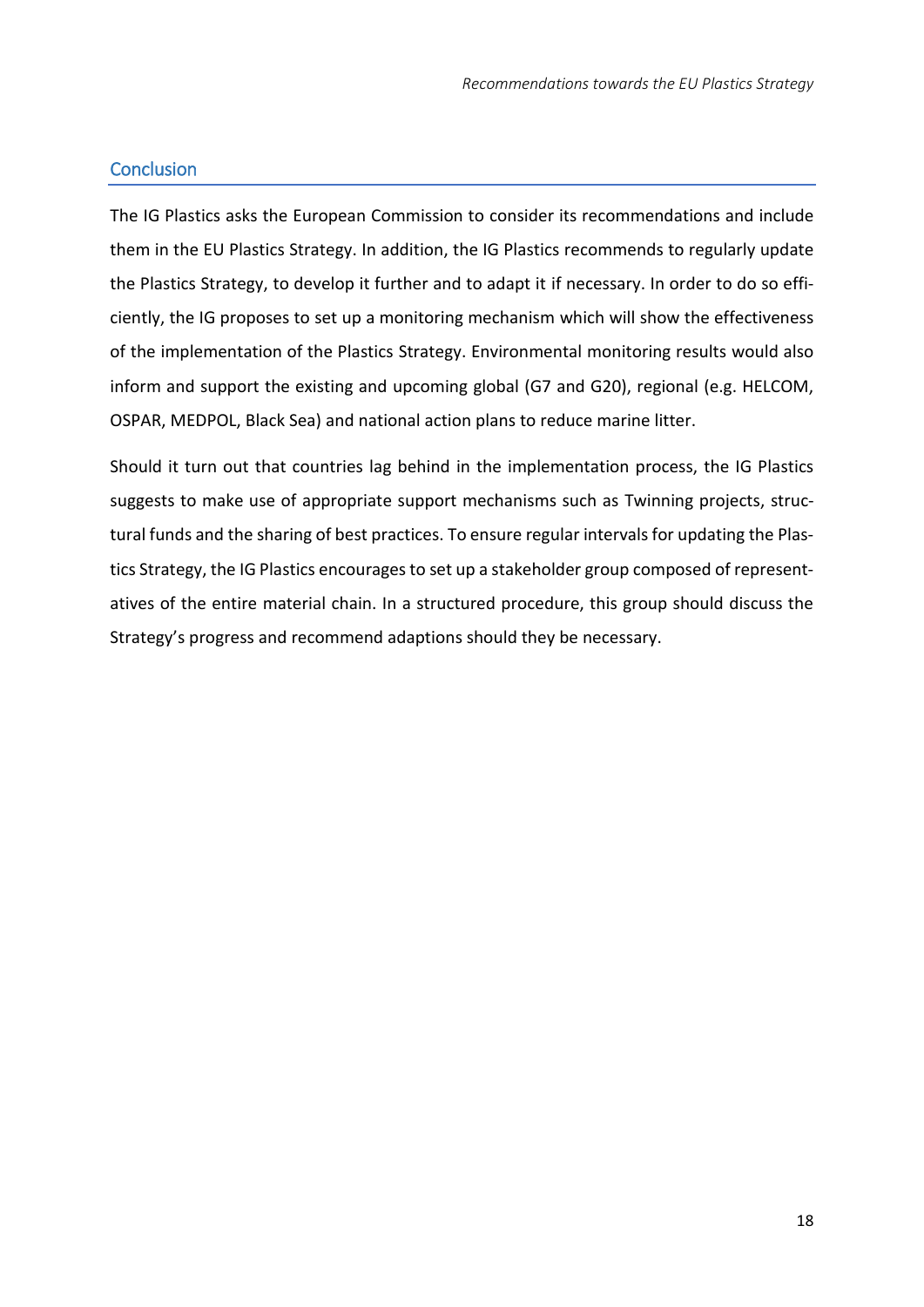# Specific Recommendations of the IG Plastics

#### PREVENTION

- <span id="page-18-0"></span>- Prevent plastic waste formation
- Raise awareness on negative impacts of single-use plastics
- Share best practices in waste management
- Establish tailor made training programs among practitioners

# INDIVIDUAL TARGETS

- Establish ambitious individual recycling targets
- Consider regional realities in waste management

# GREEN PUBLIC PROCUREMENT

- Encourage reuse, reparability, recyclability and a long life span in product design
- Give preference to preventive measures implemented for plastic packaging waste
- Give preference to products that contain high proportion of recycled material
- Give preference to products labeled with the EU Eco-label
- Establish environmental criteria for products / services

# **STANDARDIZATION**

### Award mandate to CEN TC 249 to speed up necessary standardization work

# RECYCLING

- Reduce amount of biodegradable municipal solid waste landfilled
- Increase separate collection
- Include minimum requirements for recyclability in Ecodesign Directive
- Establish minimum recyclate targets for specific plastic products

### DEPOSIT SYSTEMS

- Increase deposit systems for specific product groups
- Encourage best practice sharing on deposit systems among European States

# **BIOPLASTICS**

- Ensure uniform definitions and standards for biodegradable plastics before promoting further use
- Avoid so-called oxo-degradables.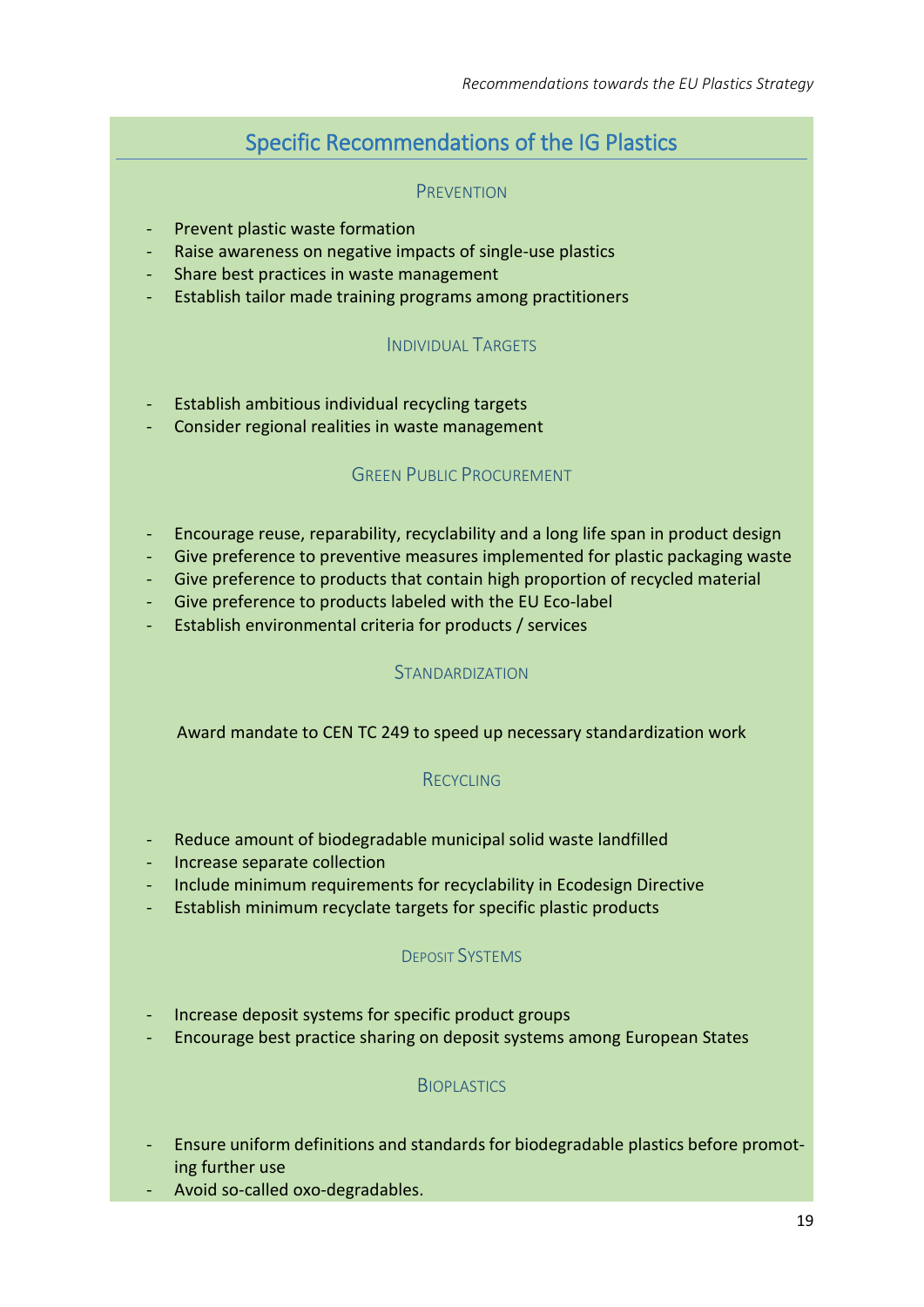# <span id="page-19-0"></span>Bibliography

Assanta MA, Roy D, Lemay M-J, Montpetit D, 2002: Attachment of Arcobacter butzleri, a new waterborne pathogen, to water distribution pipe surfaces. J Food Protect 65:1240–1247;

[Bakir, I. A. O'Connor, S. J. Rowland, A. J. Hendriks, R. C. Thompson,](http://www.sciencedirect.com/science/article/pii/S0269749116313112) 2016: Relative importance of microplastics as a pathway for the transfer of hydrophobic organic chemicals to marine life. Env. Pollut. Bull., 219, pp. 56–65;

Bakir A., Rowland S.J., Thompson R.C., 2014: Enhanced desorption of persistent organic pollutants from microplastics under simulated physiological conditions. Environ Pollut 185:16-23;

Batté M, Appenzeller BMR, Grandjean D, Fass S, Gauthier V, Jorand F, Mathieu L, Boualam M, Saby S, Block JC: Biofilms in drinking water distribution systems. Rev Environ Sci Biotechnol 2003, 2:147–168;

Browne M.A., Niven S.J., Galloway T.S., Rowland S.J., Thompson R.C., 2013: Microplastic moves pollutants and additives to worms, reducing functions linked to health and biodiversity. Curr Biol 23:2388- 2392;

Choy C.A. & Drazen, J.C., 2013: Plastic for dinner? Observations of frequent debris ingestion by pelagic predatory fishes from the central North Pacific. Mar. Ecol. Prog. Ser., 485, pp. 155–163;

Claessens M., Van Cauwenberghe L., Vandegehuchte M., Janssen, C., 2013: New techniques for the detection of microplastics in sediments and field collected organisms. Marine Pollution Bulletin 70(1- 2):227-233;

Consultic, 2016: Produktion, Verarbeitung und Verwertung von Kunststoffen in Deutschland 2015. Alzenau.

de Witte B., Devriese L., Bekaert K., Hoffman S., Vandermeersch G., Cooreman K., 2014: Quality assessment of the blue mussel (*mytilus edulis*): Comparison between commercial and wild types. Mar Pollut Bull 85:146-155;

EFSA, Panel on Contaminants in the Food Chain, 2016: Presence of microplastics and nanoplastics in food, with particular focus on seafood. EFSA Journal 2016; 14(6):4501 [30 pp.]. doi: 10.2903/j.efsa.2016.4501;

European Parliament, 2013: Report on a European strategy on plastic waste in the environment (2013/2113(INI))

European Committee of the Regions, 2016: Opinion - Closing the loop – An EU action plan for the Circular Economy (ENVE-VI/011)

van Franeker J.A., and Law K.L., 2015: Seabirds, gyres and global trends in plastic pollution. Env. Pollut., 203, pp. 89-96;

Harrison, J.P., Schratzberger M., Sapp M., Osborn A.M., 2014: Rapid bacterial colonization of low-density polyethylene in coastal sediment microcosms. BMC Microbiol. 14 (1), 232;

Herzke D., Anker-Nilssen T., Nost T.H., Gotsch A., Christensen-Dalsgaard S., Langset M., 2016: Negligible Impact of Ingested Microplastics on Tissue Concentrations of Persistent Organic Pollutants in Northern Fulmars off Coastal Norway. Environ Sci Technol 50:1924-1933;

Hussain N., Jaitley V., Florence AT., 2001: Recent advances in the understanding of uptake of microparticulates across the gastrointestinal lymphatics. Advanced Drug Delivery Reviews 50:107-142;

Kirmizi S., 2014: Microplastic as vector for potentially pathogenic Vibrio spp., Master thesis, Biofilm Center, University of Duisburg – Essen;

Kirstein I. V., Kirmizi, S., Wichels, A., Garin-Fernandez, A., R. Erler, M. Loder and G. Gerdts, 2016: Dangerous hitchhikers? Evidence for potentially pathogenic Vibrio spp. on microplastic particles. Mar. Environ. Res., 120, 1 – 8;